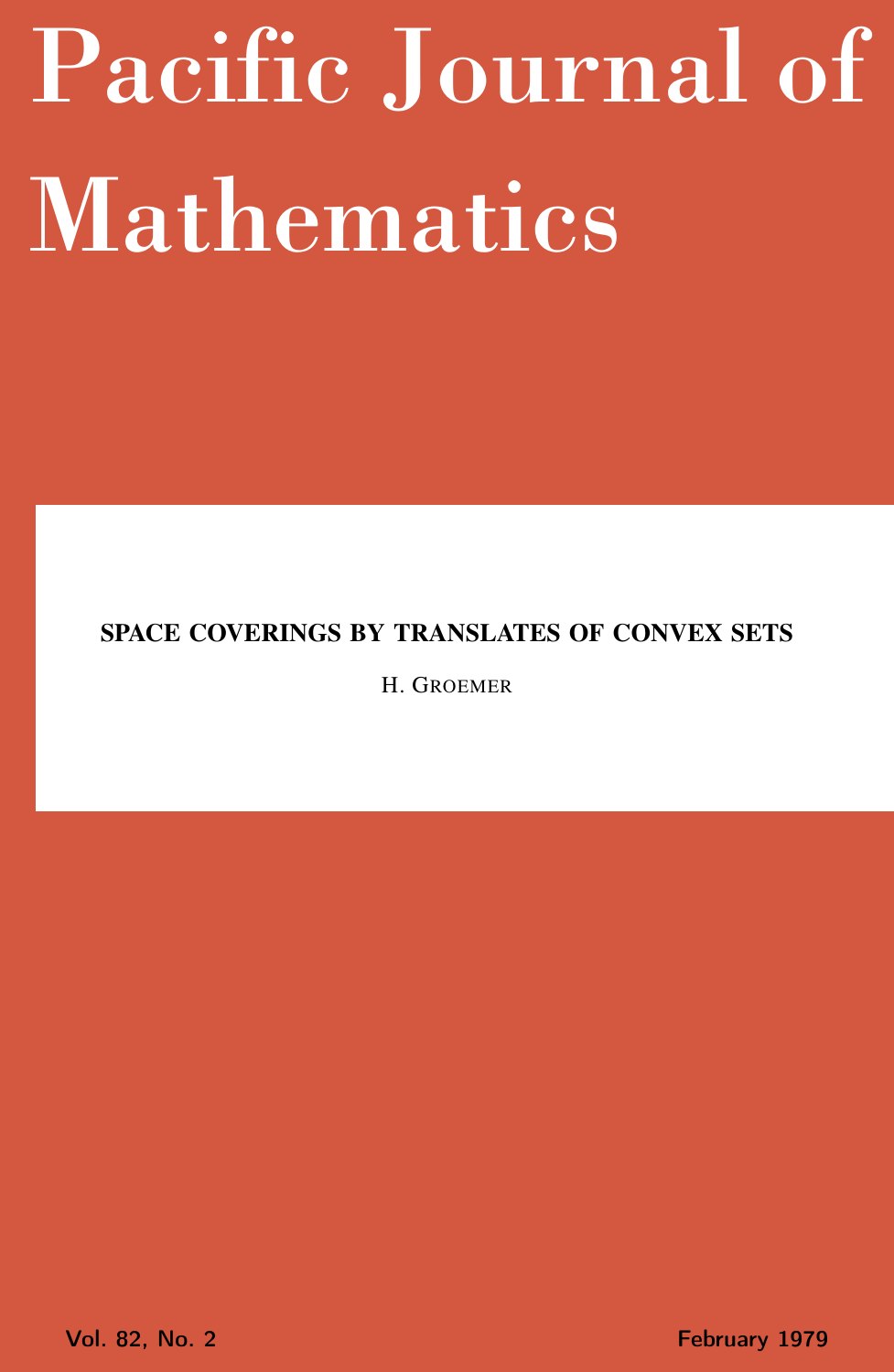## SPACE COVERINGS BY TRANSLATES OF CONVEX SETS

### H. GROEMER

Let  $(C_i)$  be a sequence of compact convex subsets of euclidean *n*-dimensional space  $E<sup>n</sup>$ . Some necessary and sufficient conditions in order that almost all points of  $E<sup>n</sup>$ can be covered by translates of the sets  $C_i$  are established. It is shown that such a covering is possible if and only if all points of  $E<sup>n</sup>$  can be covered by congruent copies of the sets  $C_i$ .

1. Introduction. Let  $(C_i) = (C_1, C_2, \cdots)$  be a sequence of convex subsets of *n*-dimensional euclidean space  $E^*$ . We say that  $(C_i)$ permits an isometric covering of  $E^*$  if there are proper isometries (rigid motions)  $\sigma_1, \sigma_2, \cdots$  so that  $E^* \subset \bigcup \sigma_i C_i$ . In [1], [2], [3], [4], [5], and [6] it has been shown that in many cases those sequences  $(C_i)$  that permit isometric coverings of  $E^*$  can be characterized in terms of convergence properties of sequences involving the volumes, diameters or other functionals associated with the sets  $C_i$ . Recently S. K. Stein has pointed out that analogous problems can be considered if instead of isometries only translations are permitted. In fact, already Hlawka [9] has proved some results involving this A covering problem regarding translates of strips has been idea. considered in [7]. Generally speaking, translative problems of this kind appear to be more difficult than the corresponding isometric However, in the present paper it will be shown that the ones. situation is a rather different one if, instead of translative coverings of all  $E^*$ , one considers translative coverings of almost all points of  $E<sup>n</sup>$  (with respect to Lebesgue measure). A sequence  $(C<sub>i</sub>)$  is said to permit a translative covering of almost all points of  $E<sup>n</sup>$  if there are translates  $C'_1, C'_2, \cdots$  of  $C_1, C_2, \cdots$  so that  $E^* \setminus \cup C'_i$  is a nullset. First, we establish some necessary and sufficient conditions in order that a given sequence  $(C_i)$  permits such a covering of  $E^*$  (Theorem 1 and corollaries). Then we are going to prove the rather unexpeced result that a sequence of compact convex subsets of  $E<sup>n</sup>$  permits a translative covering of almost all points of  $E<sup>n</sup>$  if and only if it permits an isometric covering of all  $E<sup>n</sup>$  (Theorem 2). Although these two covering properties are equivalent there exists apparently no direct procedure for obtaining the one kind of covering from the other.

In the following section two lemmas are proved. Our theorems together with proofs and corollaries are presented in the third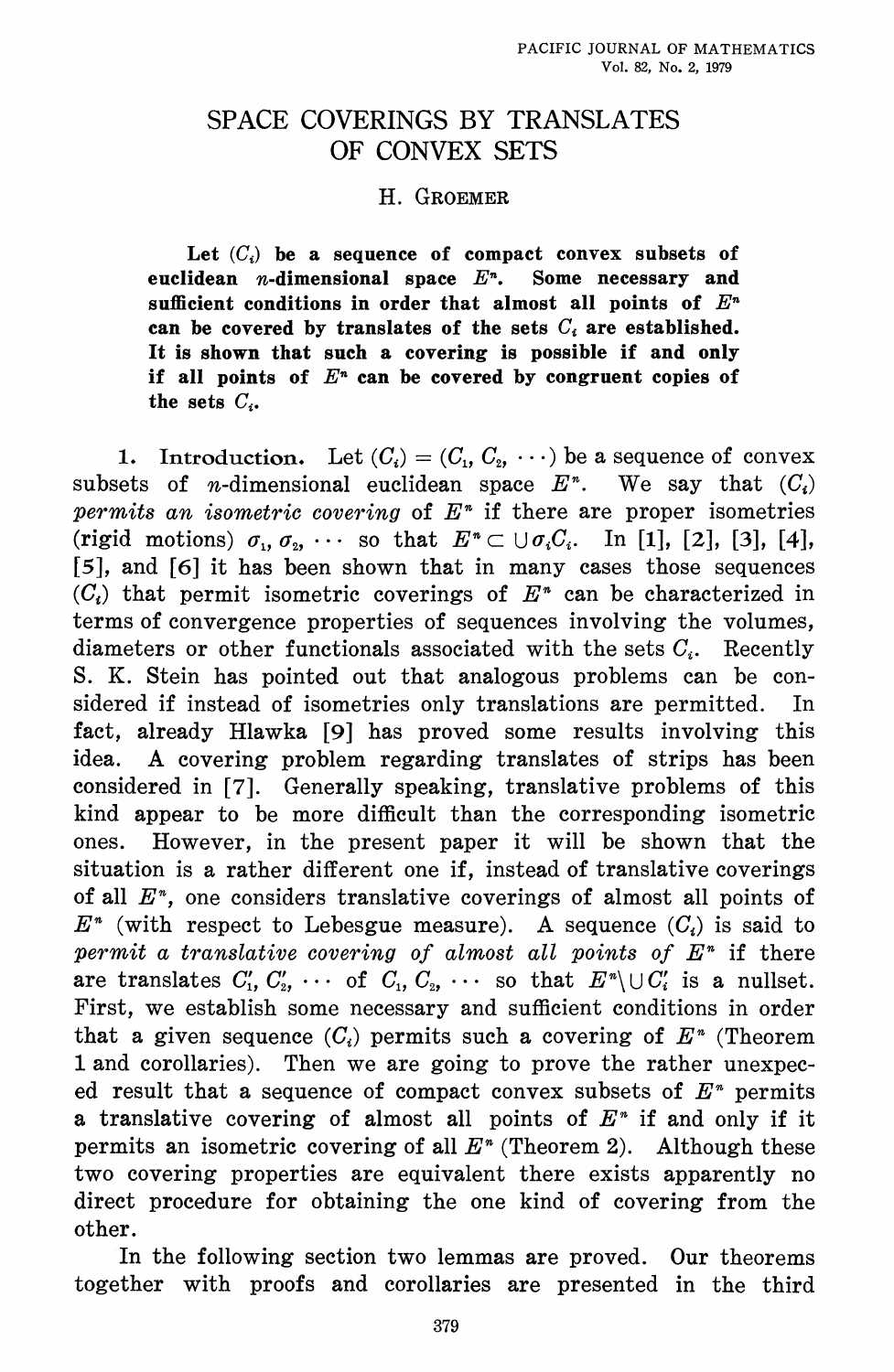section.  $n$  denotes always an arbitrary but fixed positive integer.

2. Two lemmas. If  $S \subset E^*$ ,  $T \subset E^*$  we denote by  $S + T$  the vector sum  $\{s + t : s \in S, t \in T\}$ . For  $x \in E^*$  we write  $S + x$  instead of  $S + \{x\}$ . Lebesgue measure in  $E^*$  is denoted by m. The closed ball in  $E<sup>n</sup>$  of radius r and with center at the origin is denoted by  $U(r)$ . Instead of  $U(1)$  we write simply U. By  $\kappa_n$  we denote the volume of  $U$ .

LEMMA 1. Let  $M_1$  and  $M_2$  be two measurable subsets of  $E^*$  such that M, is contained in a translate of  $U(r_1)$  and  $M_2$  in a translate of  $U(r_2)$ . Then, there exists a point  $p \in E^*$  so that

$$
m(M_1\cap (M_2\,+\,p))\geqq \frac{1}{\kappa_n(r_1\,+\,r_2)^n}mM_1mM_2\;.
$$

*Proof.* We can certainly assume that  $mM_1 \neq 0$ ,  $mM_2 \neq 0$  and  $M_1 \subset U(r_1)$ ,  $M_2 \subset U(r_2)$ . If m is viewed as a Haar measure on the translation group of  $E<sup>n</sup>$  it is a well-known result of measure theory (cf. Halmos  $[8]$ , p. 261) that

(1) 
$$
\int_{E^n} m(M_1 \cap (M_2 + x)) dx = mM_1mM_2.
$$

The integration in (1) can obviously be restricted to those points x that satisfy  $M_1 \cap (M_2 + x) \neq \emptyset$ , which is equivalent to  $x \in \{p-q\}$ .  $p \in M_1, q \in M_2$ . Because of  $M_1 \subset U(r_1)$  and  $M_2 \subset U(r_2)$  it follows that the integration in (1) can be restricted to  $U(r_1 + r_2)$ . Using this fact we deduce from (1) that

(2) 
$$
\kappa_n(r_1 + r_2)^* \sup_x m(M_1 \cap (M_2 + x)) \geq mM_1mM_2.
$$

Here, if the equality sign would hold we could infer, taking also into account the assumption  $mM_1mM_2 > 0$ , that for almost all  $y\in U(r_1\,+\,r_2)$ 

$$
m(M_{_1}\cap (M_{_2}+y))=\sup_x m(M_{_1}\cap (M_{_2}+x))>0\,\,.
$$

But this relation is clearly not satisfied if  $y$  belongs to a set of positive measure sufficiently close to the boundary of  $U(r_1 + r_2)$ . Hence, (2) holds with strict inequality and this implies obviously Lemma 1.

To state our second lemma we need the following concepts which have also been used extensively in [3]. For  $0 \le d \le n$  we denote by  $\mathcal{C}^d$  the class of compact convex subsets of  $E^d$ . For  $C \in \mathcal{C}^d$  let  $D(C)$  be a line segment of maximal length that is contained in C.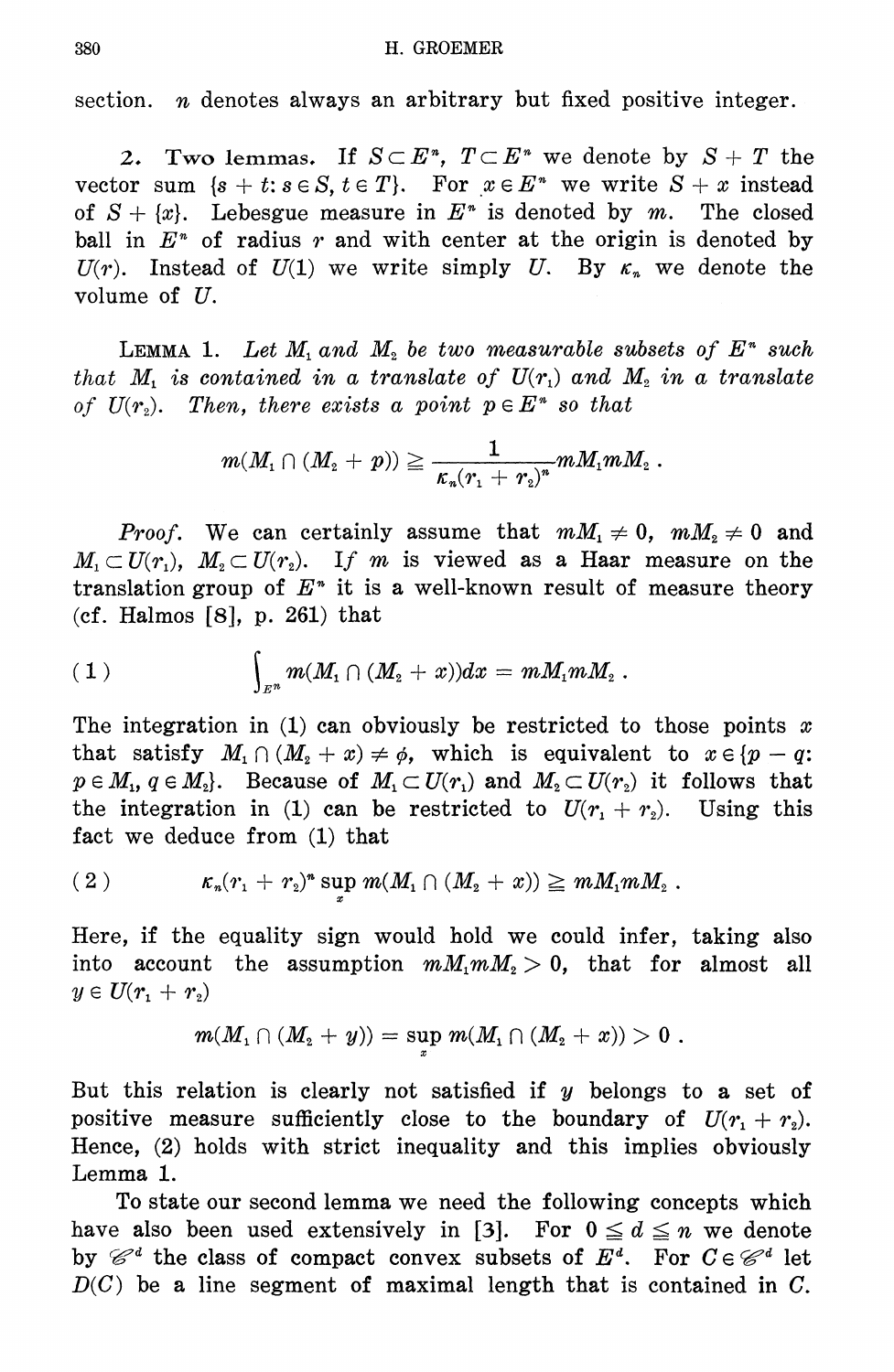By  $N(C)$  we denote the orthogonal projection of C onto a  $(d-1)$ flat that is orthogonal to  $D(C)$ . Furthermore, if  $C \in \mathcal{C}^n$  we define

$$
N^{0}(C) = C
$$
  

$$
N^{k}(C) = N(N^{k-1}(C)) \quad (k = 1, 2, \cdots, n),
$$

and

$$
D^k(C) = D(N^k(C)) \quad (k = 0, 1, \cdots, n) \; .
$$

Here  $N^{i}(C)$  has to be viewed as a subset of an  $E^{n-j}$ . By a truncated k-cylinder we mean a set of form  $K + I_1 + I_2 + \cdots + I_{n-k}$ where K is a compact convex subset of a k-flat H, and  $I_1, I_2, \dots, I_{n-k}$ are mutually orthogonal compact line segments contained in an  $(n-k)$ -flat  $H^{\perp}$  that is orthogonal to H. The analogously defined set  $K + L_1 + L_2 + \cdots + L_{n-k}$  where  $L_1, \cdots, L_{n-k}$  are mutually orthogonal lines in  $H^{\perp}$  will be simply referred to as a k-cylinder. K is called the base of the k-cylinder. Every truncated k-cylinder is compact and convex, every  $k$ -cylinder is closed and convex.

LEMMA 2. Let k be one of the integers  $0, 1, \dots, n$  and  $C \in \mathcal{C}^n$ . If Z is the truncated  $(n-k)$ -cylinder defined by

$$
Z = 3^{-k}N^{k}(C) + 3^{-1}D^{0}(C) + 3^{-2}D^{1}(C) + \cdots + 3^{-k}D^{k-1}(C)
$$

 $(Z = C \text{ if } k = 0)$  then there is a translate Z' of Z so that

$$
(3) \t\t Z' \subset C
$$

*Proof.* We prove the lemma by induction with respect to  $k$ . The case  $k = 0$  is trivial. If (3) is true for a given k (and every n) it can be applied to  $N(C)$  and we find that there is a translation vector  $x$  so that

$$
3^{-k}N^{k+1}(C) + 3^{-1}D^1(C) + \cdots + 3^{-k}D^k(C) + x \subset N(C) \; .
$$

This implies obviously

$$
\begin{aligned} 3^{-(k+1)}N^{k+1}(C) \, + \, 3^{-1}D^0(C) \, + \, 3^{-2}D^1(C) \, + \, \cdots \\ \quad + \, 3^{-(k+1)}D^k(C) \, + \, x \, {\subset} \, \frac{1}{3}(N(C) \, + \, D^0(C)) \; . \end{aligned}
$$

Hence (3) holds for  $k+1$  if it can be shown that a translate of  $1/3(N(C) + D<sup>o</sup>(C))$  is contained in C. However, this fact has been proved in  $[3]$  (Lemma 1).

Theorems. First we prove a theorem whose analogue for  $3.$ isometric coverings has been proved in [4]. The volume, considered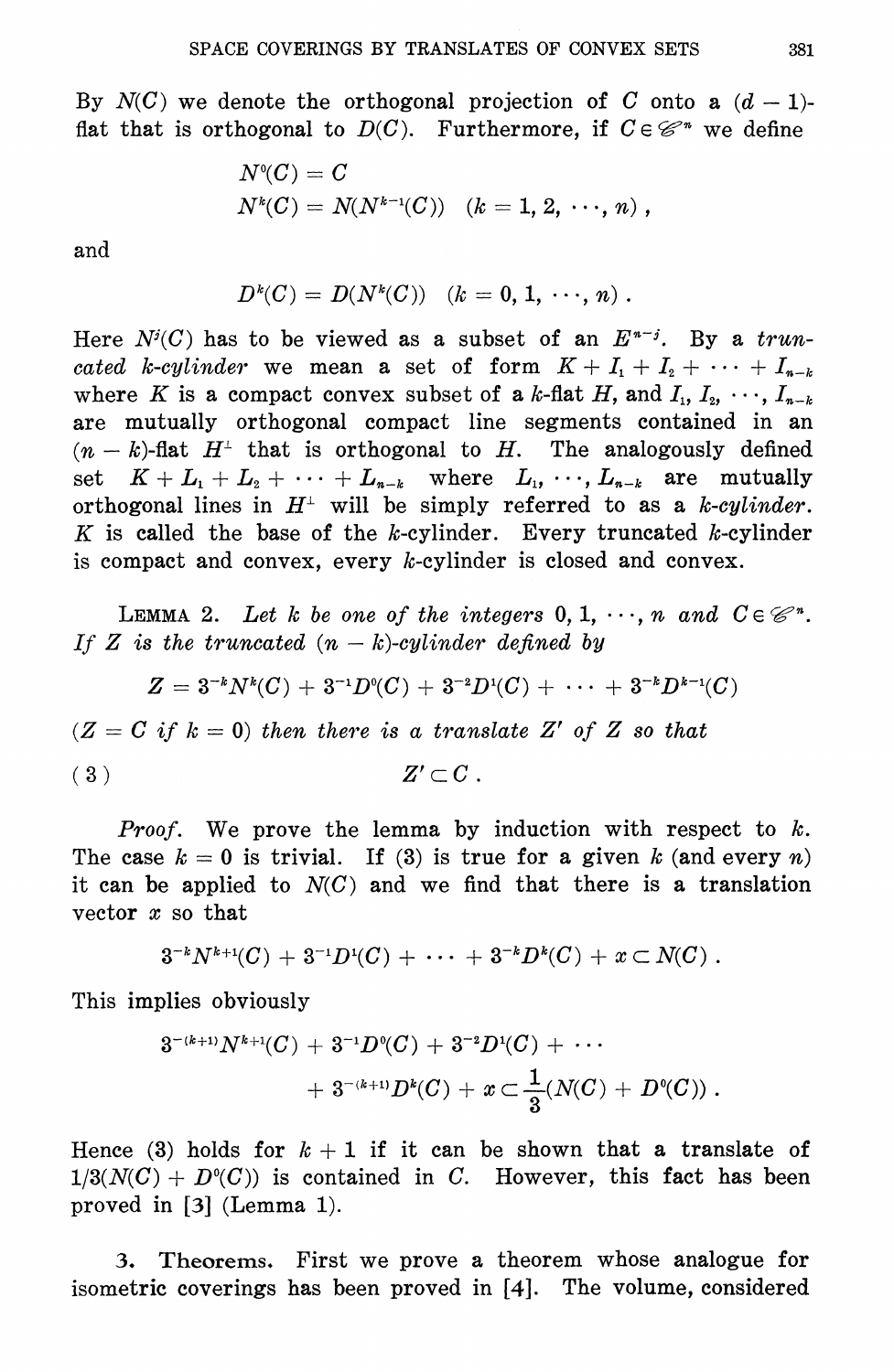as a functional on  $\mathcal{C}^d$ , will be denoted by  $v_d$ . But instead of  $v_n$ we write often simply v; hence  $v = m$  (the Lebesgue measure) on  $\mathscr{C}^n.$ 

**THEOREM 1.** Let  $(C_i)$  be a sequence of compact convex subsets of  $E<sup>n</sup>$  such that the sequence of the diameters of the sets  $C<sub>i</sub>$  is bounded. Then,  $(C_i)$  permits a translative covering of almost all points of  $E^*$ *if and only if* 

$$
(4) \t\t \sum v(C_i) = \infty
$$

*Proof.* Since (4) is obviously a necessary condition we have only to show that it is also sufficient. Moreover, it suffices to show that almost all points of the unit ball  $U$  can be covered by translates of the sets  $C_i$ . The validity of this remark follows from the fact that  $E^*$  can be written as a union of countably many unit balls, and that it is possible to partition the positive integers into infinitely many subsequences so that (4) holds for each corresponding subsequence of  $(C_i)$  (for more details on this matter see the proof of Theorem 2 in  $[3]$ .

To prove that almost all points of  $U$  can be covered we note first that there exists a number  $r$  so that each  $C_i$  is contained in some sphere of radius  $r$ . We show now inductively that there exist translates  $C'_1, C'_2, \cdots$  of  $C_1, C_2, \cdots$  so that for every positive integer  $\boldsymbol{k}$ 

(5) 
$$
m\left(U\left\backslash \bigcup_{i=1}^k C_i'\right)\leq \kappa_n \prod_{i=1}^k \left(1-cmC_i\right)
$$

where  $c = 1/(\kappa_n(1+r)^n)$ . An application of Lemma 1 to the case  $M_1 = U$ ,  $M_2 = C_1$ ,  $r_1 = 1$ ,  $r_2 = r$  yields a set  $C_1' = C_1 + p$  so that

$$
m(U\cap C'_1)\geq cm\,UmC_1\;.
$$

This shows that

$$
m(U\backslash C'_1)\leq \kappa_n(1-cmC_1)\ ,
$$

which is (5) for  $k = 1$ . If  $C'_1, C'_2, \cdots, C'_k$  have already been constructed so that (5) holds we apply again Lemma 1, this time with  $M_1 =$  $U \setminus \bigcup_{i=1}^k C_i$ ,  $M_2 = C_{k+1}$ ,  $r_1 = 1$ ,  $r_2 = r$ . Then we obtain a set  $C'_{k+1} =$  $C_{k+1} + p$  so that

$$
m\Big(\Big(\,U\,\Big\backslash\bigcup_{i=1}^k\,C'_i\Big)\cap\,C'_{k+1}\Big)\geq c\;\!m\Big(\,U\,\Big\backslash\bigcup_{i=1}^k\,C'_i\Big)mC_{k+1}\;.
$$

It follows that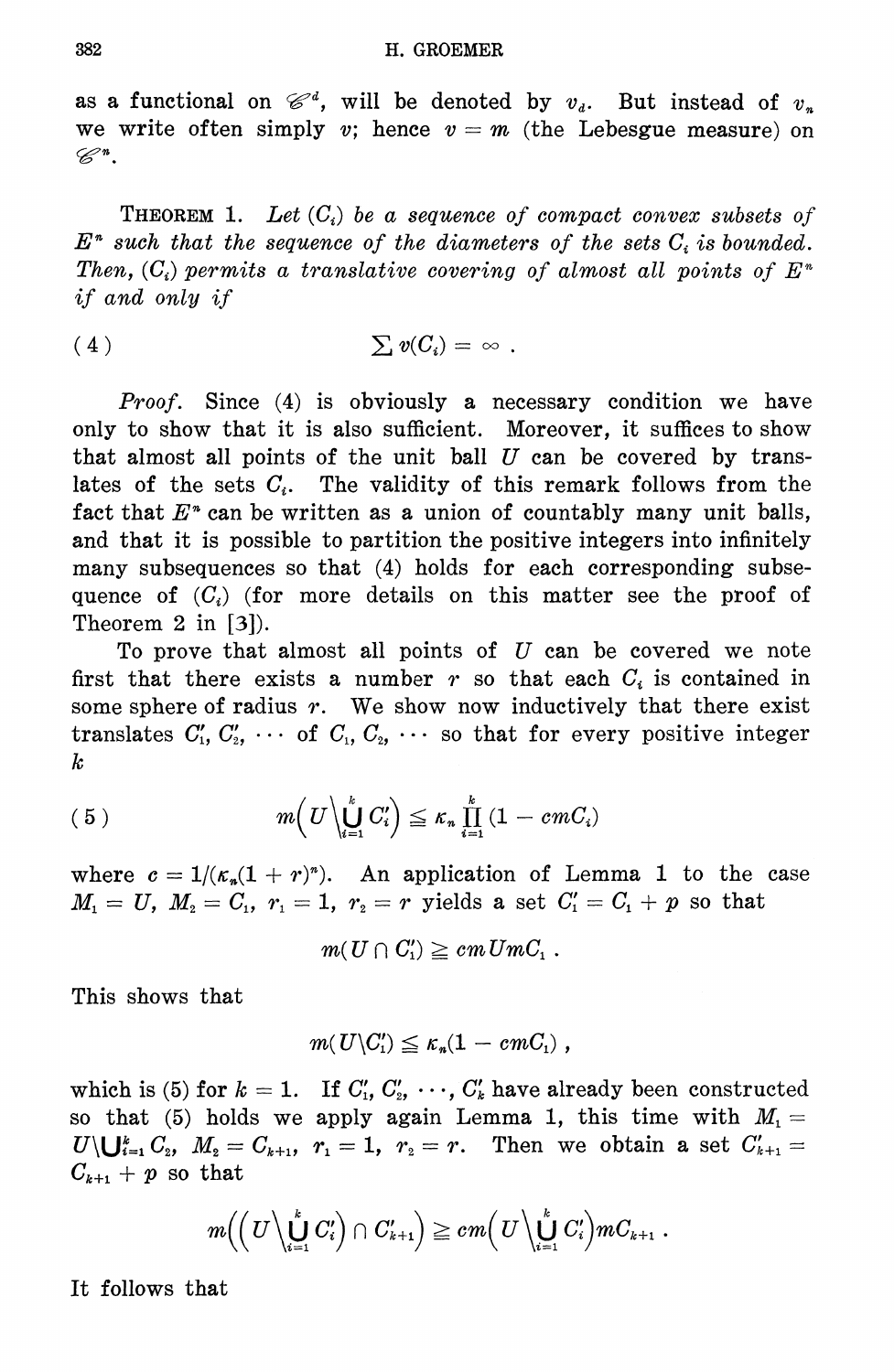$$
m\Big(\Big(U\Big\backslash \bigcup_{i=1}^k C'_i\Big)\Big\backslash C'_{k+1}\Big)\leq\ m\Big(U\Big\backslash \bigcup_{i=1}^k C'_i\Big)-cm\Big(U\Big\backslash \bigcup_{i=1}^k C'_i\Big) m C_{k+1}\;.
$$

Because of  $(5)$  this shows that

$$
m\Big(\,U\,\Big\backslash\bigcup_{i=1}^{k+1}C'_i\Big)\leq \kappa_n\,\prod_{i=1}^{k+1}(1-cmC_i)
$$

which is (5) with k replaced by  $k + 1$ . Due to the fact that  $m(U\setminus C'_1)$ is finite and  $m(U\setminus U_{i=1}^k C'_i)$ , considered as a sequence in k, is decreasing it follows from (5) that

(6) 
$$
m\left(U\left\backslash \bigcup_{i=1}^{\infty} C'_i\right)\leq \kappa_n \prod_{i=1}^{\infty} (1-cmC_i).
$$

 $\prod_{i=1}^{\infty} (1 - cmC_i) = 0$  we  $Since$  $(4)$  implies obtain from  $(6)$  $m(U\setminus\bigcup_{i=1}^{\infty} C'_i)=0$ , which is the desired result.

Theorem 1 can be generalized if one considers for a given  $k = 1, 2, \dots, n$  a sequence of k-cylinders  $Z_i = B_i + H_i$  where each  $B_i$  is a compact convex subset of some k-flat  $G_i$  in  $E^*$ , and  $H_i$  is an  $(n-k)$ -flat orthogonal to  $G_i$ . The k-flats  $G_i$  are not assumed to be parallel. If  $Q_i$  is a unit cube in  $H_i$  and if we define  $Z_i^* = B_i + Q_i$ then  $v(Z_i^*) = v_k(B_i)$ . Therefore, if the sequence of the diameters of  $B_i$  is bounded the condition  $\sum_i v_k(B_i) = \infty$  is sufficient in order that  $(Z_i^*)$ , and consequently  $(Z_i)$ , permits a translative covering of almost all points of  $E^*$ . Conversely if such a covering, say  $(Z_i)$ , exists then  $m(U(r) \cap \bigcup_i Z'_i) = \kappa_n r^n$ . But it is easily proved (see [3], Lemma 2) that for  $k = 1, 2, \dots, n$ 

$$
(7) \t\t\t\t m(U(r) \cap Z_i') \leq \kappa_{n-k} r^{n-k} v_k(B_i)
$$

 $(\kappa_0 = 1)$ . Hence,

$$
\kappa_n r^n = m\Big(\textit{U}(r) \cap \bigcup_i Z_i'\Big) \leqq \textstyle\sum\limits_{i=1}^\infty m(U(r) \cap Z_i') \leqq \kappa_{n-k} r^{n-k} \textstyle\sum\limits_{i=1}^\infty v_k(B_i)\;.
$$

If we let r tend to infinity this implies  $\sum_{i=1}^{\infty} v_i(B_i) = \infty$ . Thus, we can state the following corollary.

COROLLARY 1. Let k denote one of the integers  $1, 2, \dots, n$ , and let  $(Z_i)$  be a sequence of k-cylinders  $Z_i$  in  $E^*$  whose bases  $B_i$  have volume  $v_k(B_i)$ . Moreover, it is assumed that the sequence of the diameters of the sets  $B_i$  is bounded. Then,  $(Z_i)$  permits a translative covering of almost all points of  $E<sup>n</sup>$  if and only if

$$
(8) \qquad \qquad \sum_{i=1}^{\infty} v_k(B_i) = \infty
$$

In the case of 1-cylinders  $Z_i = B_i + H_i$  each set  $Z_i$  is a strip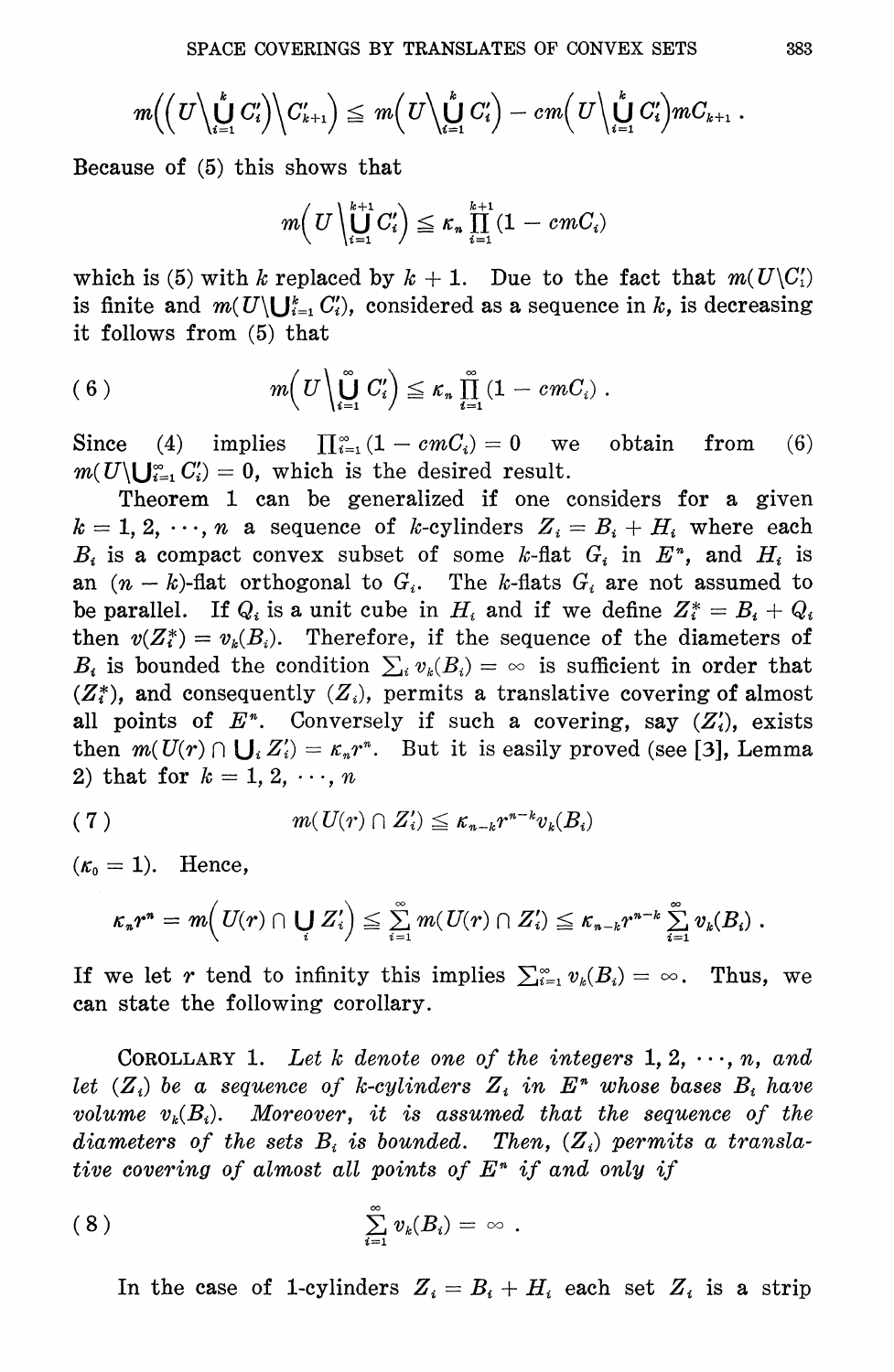(or "slab") consisting of all points between two parallel hyperplanes of distance  $v_i(B_i)$ . Again, for different subscripts i the segments  $B_i$  are not assumed to be parallel. We call  $v_i(B_i)$  the width of  $Z_i$ and denote it by  $w_i$ . The condition of Corollary 1 that the sequence of the diameters of  $B_i$  be bounded is of no importance for strips. In the proof of the necessity of condition (8) the boundedness was On the other hand, if (8) is satisfied there are two not used. possibilities. If  $w_i > 1$  for only finitely many strips one can remove these strips from the given sequence without changing the validity of (8). But if  $w_i > 1$  for infinitely many strips, each of these strips  $Z_i$  can be replaced by a strip contained in  $Z_i$  and of width equal to 1, again without disturbing (8). Hence, Corollary 1 yields the following result:

COROLLARY 2. If  $(Y_i)$  is a sequence of strips of widths  $w_i$ , then  $(Y_i)$  permits a translative covering of almost all points of  $E^n$  if and only if  $\sum w_i = \infty$ .

The problem regarding translative coverings of all  $E^*$  by strips is much more difficult. In [7] it has been shown that for  $n = 2$  the condition  $\sum w_i^{3/2} = \infty$  is sufficient.

We can now prove our main theorem concerning the relationship between isometric coverings of all  $E^*$  and translative coverings of almost all points of  $E<sup>n</sup>$ .

**THEOREM 2.** A sequence  $(C_i)$  of compact convex subsets of  $E^n$ permits a translative covering of almost all points of  $E<sup>n</sup>$  if and only if it permits an isometric covering of  $E<sup>n</sup>$ .

*Proof.* It can be assumed that  $C_i \neq \phi$  for all  $C_i$ . We use the projections  $N^k(C)$  and the diameter sets  $D^k(C)$  that have been used in Lemma 2. Moreover, for  $k = 0, 1, \dots, n$  we denote for any nonempty  $C \in \mathcal{C}^*$  the diameter of  $N^k(C)$  by  $d^k(C)$ , and define  $v^*(C) = 1$ ,  $v^k(C) = v_{n-k}(N^k(C))$   $(k = 0, 1, \dots, n-1)$ . As in [3] we introduce also classes  $S^k$  consisting of sets  $C_i$  by

$$
S^{\circ} = \{C_i : d^{\circ}(C_i) \leq 1\}
$$
  
\n
$$
S^k = \{C_i : d^k(C_i) \leq 1, d^{k-1}(C_i) > 1\} \quad (k = 1, 2, \dots, n).
$$

It has been shown in [3] (Theorem 2) that  $(C_i)$  permits an isometric covering of  $E^*$  if and only if there is an integer  $k$   $(0 \le k \le n)$  so that

$$
(9) \qquad \qquad \sum_{c_i \in S^k} v^k(C_i) = \infty.
$$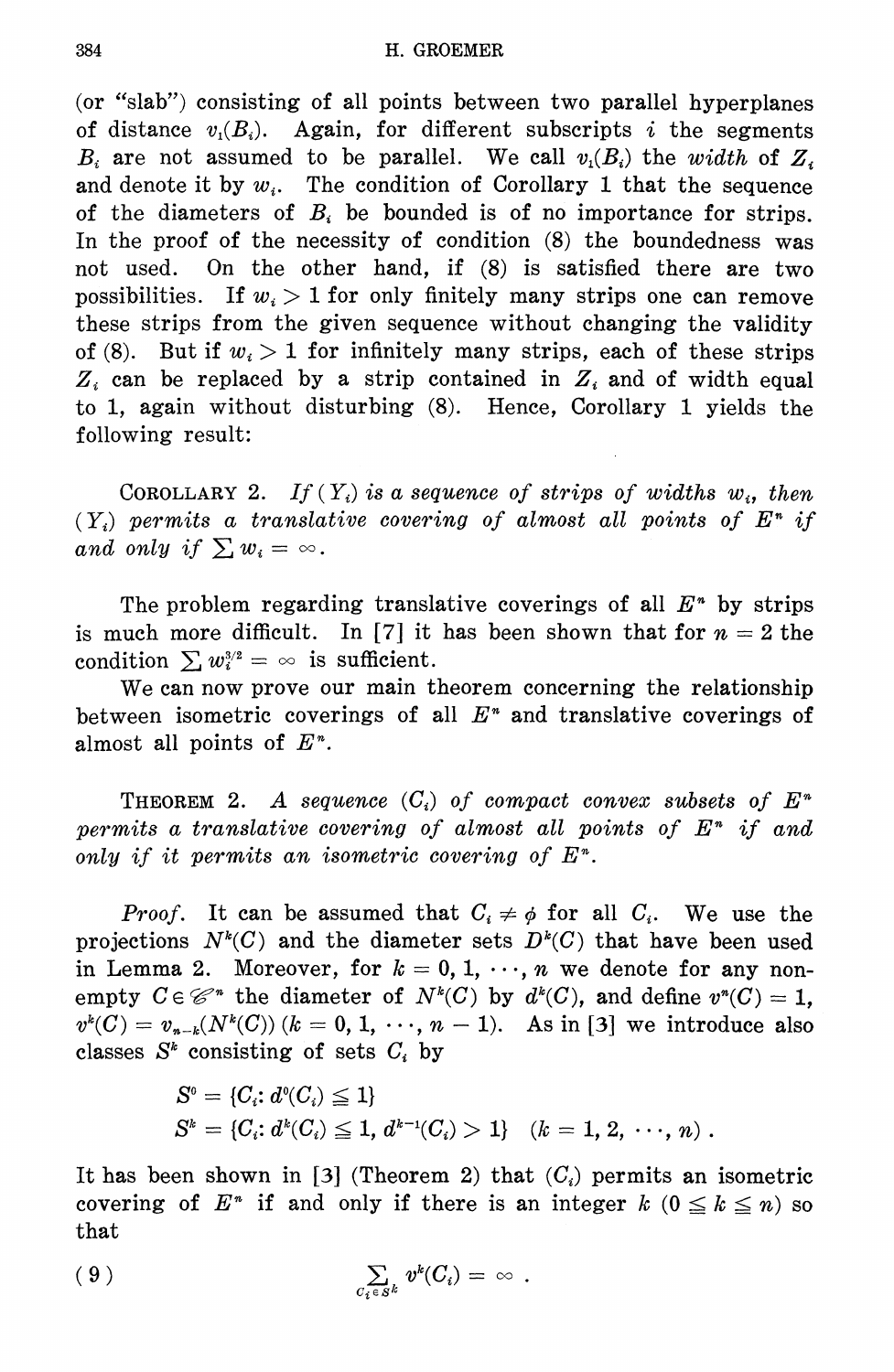Hence, our theorem is proved if we can show that  $(C_i)$  permits a translative covering of almost all points of  $E<sup>n</sup>$  if and only if (9) holds.

Let us first assume that (9) is satisfied. It follows from Lemma 2 that each  $C_i \in S^k$  contains a truncated  $(n-k)$ -cylinder  $Z_i$  that is a translate of  $3^{-k}N^{k}(C_i) + 3^{-1}D^{0}(C_i) + \cdots + 3^{-k}D^{k-1}(C_i)$ . Because of  $C_i \in S^k$  we have  $d^{k-1}(C_i) \geq 1$  and this implies that the length of each of the segments  $D^0(C_i)$ ,  $D^1(C_i)$ ,  $\cdots$ ,  $D^{k-1}(C_i)$  is at least 1. It follows that every  $C_i \in S^k$  contains a translate of a truncated  $(n-k)$ -cylinder  $T_i$  of the form  $T_i = 3^{-k}(N^k(C_i) + Q_i)$  where  $Q_i$  is a k-dimensional Since  $C_i \in S^k$  implies also that the diameter of each unit cube.  $N^k(C_i)$  is not greater than 1 it follows that the sequence of the diameters of the cylinders  $T_i$  is bounded. Taking into account that the volume of  $T_i$  is  $3^{-kn}v^k(C_i)$  we deduce from (9) and Theorem 1 that the sets  $C_i$  from  $S^k$  permit a translative covering of almost all points of  $E<sup>n</sup>$ .

Let us now suppose that  $(C_i)$  permits a translative covering of almost all points of  $E<sup>n</sup>$ . We may assume that the sets  $C<sub>i</sub>$  have already been so translated that

$$
m(E^*\setminus \cup C_i)=0.
$$

If  $k = 0, 1, \dots, n-1$  and  $C_i \in S^k$  we note that  $C_i$  is contained in an  $(n - k)$ -cylinder of the form  $X_i = N^k(C_i) + L$  where L is a k-flat orthogonal to  $N^k(C_i)$ . To each  $X_i$  with  $C_i \in S^k$  we may apply (7) (replacing the k-cylinders  $Z_i'$  by the  $(n-k)$ -cylinders  $X_i$ ) which vields

$$
m(U(r) \cap X_i) \leq r^k \kappa_k v^k(C_i) \quad (k = 0, 1, \cdots, n-1).
$$

From this and  $(10)$  we can deduce that

$$
\begin{aligned} \kappa_* r^* & = \, \mathit{m} \Big( U(r) \cap \Big( \bigcup_{C_i \in S^n} X_i \cup \bigcup_{C_i \in S^n} C_i \Big) \Big) \\ & \leq \sum_{k=0}^{n-1} r^k \kappa_k \sum_{C_i \in S^k} \, v^k(C_i) \, + \, \sum_{C_i \in S^n} \, v(C_i) \; . \end{aligned}
$$

For  $r \to \infty$  it follows that (9) holds for some  $k = 0, 1, \dots, n - 1$  or that  $\sum_{C_i \in S^n} v(C_i) = \infty$ . In the latter case the class  $S^n$  must be infinite and this implies  $\sum_{C_i \in S^n} v^n(C_i) = \infty$ . Hence, (9) holds for some  $k = 0, 1, \dots, n$ , and we have obtained the desired conclusion.

As a consequence of Theorem 2 we can transfer all the necessary and sufficient conditions stated in [3] to translative coverings.  $We$ mention only the following result:

A sequence  $(C_i)$  with  $C_i \in \mathcal{C}^*$  permits a translative covering of almost all points of  $E<sup>n</sup>$  if and only if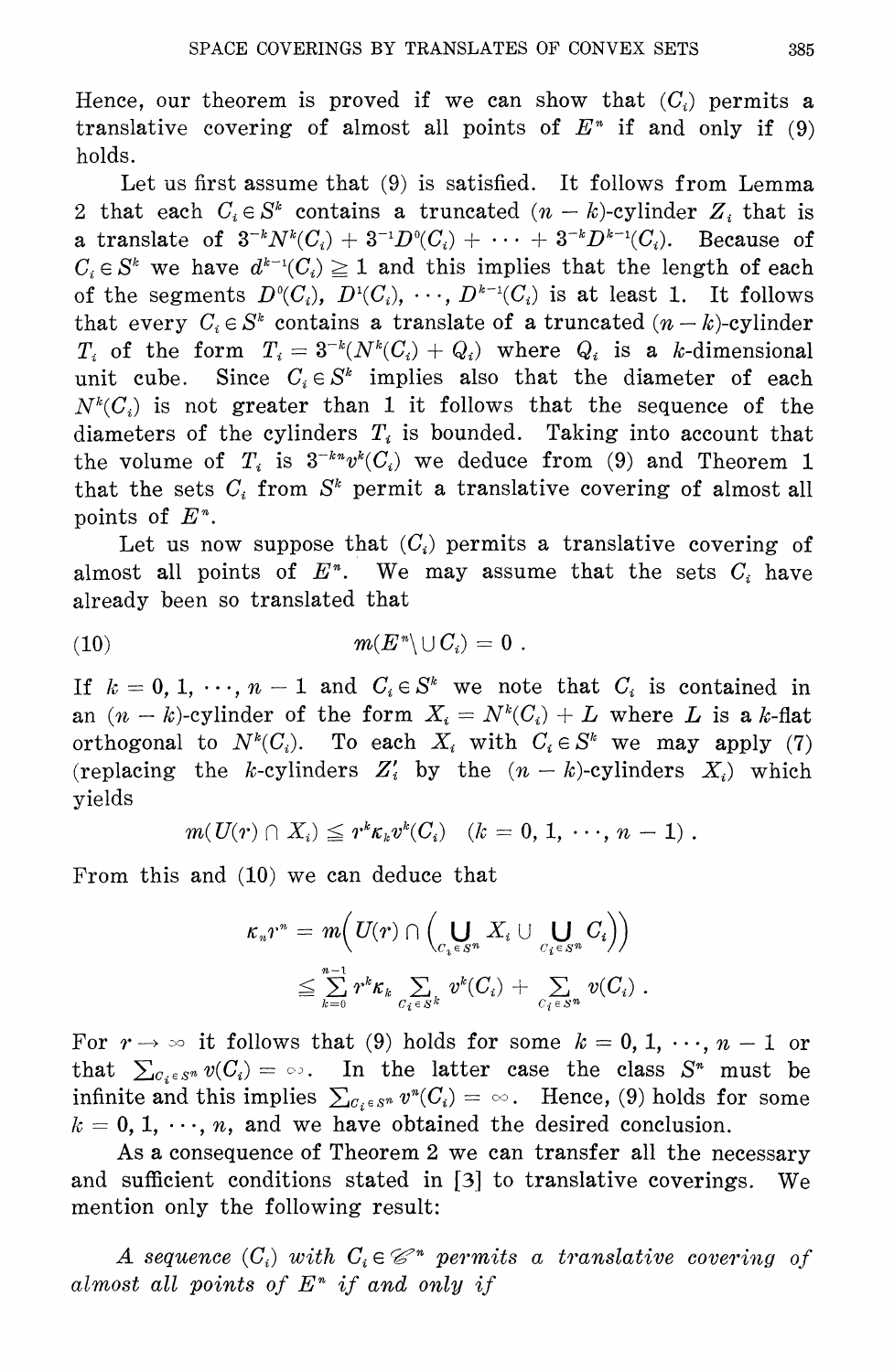$$
\textstyle \sum\limits_{i=1}^\infty \frac{v(C_i)}{v(C_i+U)-v(C_i)}=\,\infty\,\,.
$$

### **REFERENCES**

1. G.D. Chakerian, Covering space with convex bodies, Lecture Notes in Math., Vol. 490, The geometry of metric and linear spaces. Mich., 1974, Springer-Verlag, (1975),  $187 - 193.$ 

2. G.D. Chakerian and H. Groemer, On classes of convex sets that permit plane coverings, Israel J. Math., 19 (1974), 305-311.

3.  $77 - 86.$ 

4. H. Groemer, On a covering property of convex sets, Proc. Amer. Math. Soc., 59  $(1976), 346-352.$ 

..., Some packing and coverings problems, Amer. Math. Monthly, 83 (1976), 5. 726-727.

6. \_\_\_\_\_, On finite classes of convex sets that permit space coverings, Amer. Math. Monthly, (in print).

7.  $\ldots$ , On coverings of plane convex sets by translates of strips, (to appear).

8. P. R. Halmos, Measure theory, D. Van Nostrand, Princeton, N. J., 1950.

9. E. Hlawka, Ausfüllung und Überdeckung konvexer Körper durch konvexe Körper, Monatsh. Math., 53 (1949), 81-131.

Received November 1, 1978. Supported by National Science Foundation Research Grant MCS 76-06111 A01.

THE UNIVERSITY OF ARIZONA TUSCON, AZ 85721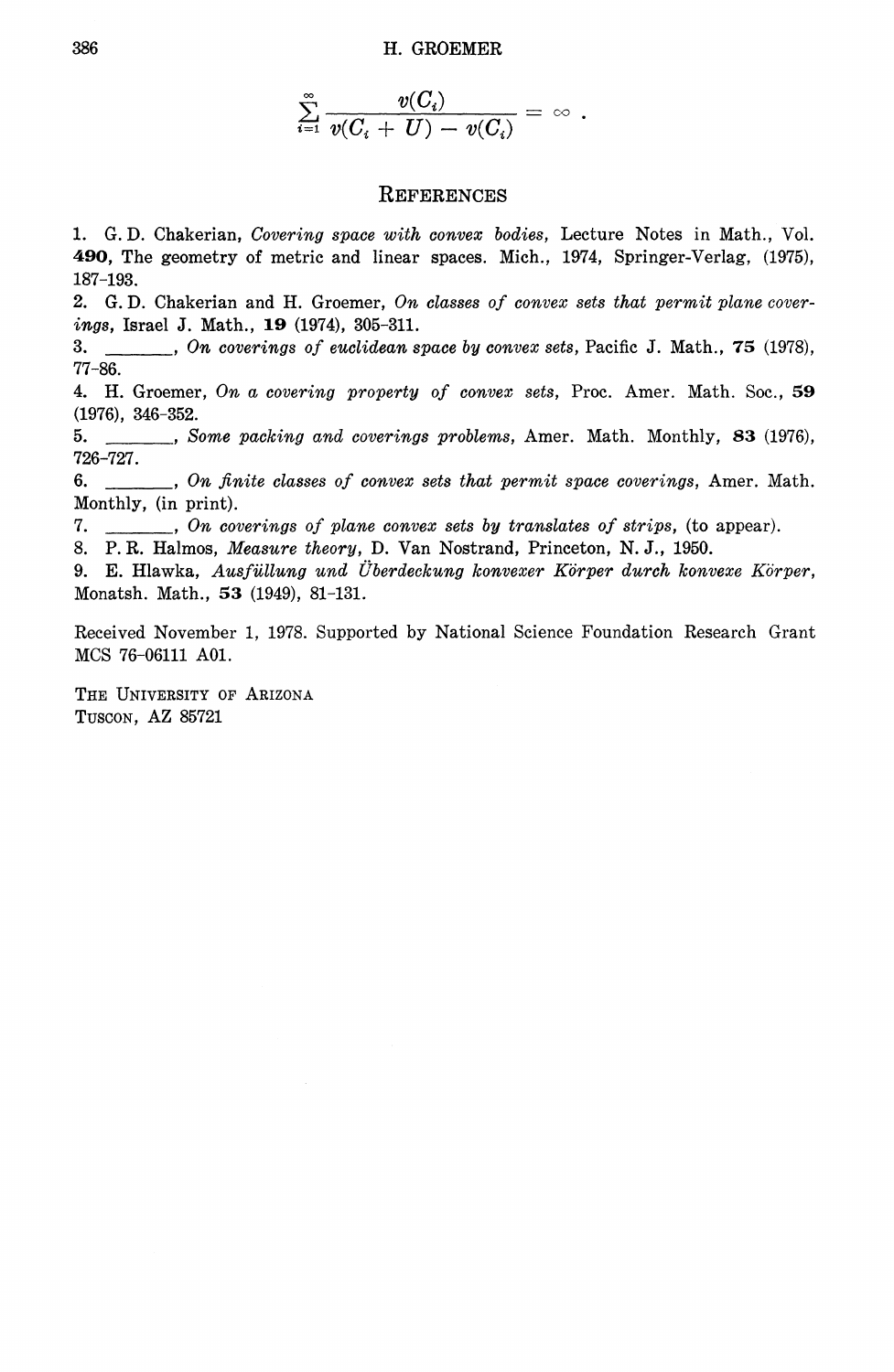### **PACIFIC JOURNAL OF MATHEMATICS**

### EDITORS

**DONALD BABBITT (Managing Editor)**

**University of California Los Angeles, CA 90024**

**HUGO ROSSI University of Utah Salt Lake City, UT 84112**

**C. C. MOORE and ANDREW OGG University of California Berkeley, CA 94720**

**J. DUGUNDJI**

**Department of Mathematics University of Southern California Los Angeles, CA 90007**

**R. FINN and J. MILGRAM Stanford University Stanford, CA 94305**

### ASSOCIATE EDITORS

**E. F. BECKENBACH**

B. H. NEUMANN F. WOLF K. YOSHIDA

### SUPPORTING INSTITUTIONS

**UNIVERSITY OF BRITISH COLUMBIA CALIFORNIA INSTITUTE OF TECHNOLOGY UNIVERSITY OF CALIFORNIA MONTANA STATE UNIVERSITY UNIVERSITY OF NEVADA, RENO NEW MEXICO STATE UNIVERSITY OREGON STATE UNIVERSITY UNIVERSITY OF OREGON**

**UNIVERSITY OF SOUTHERN CALIFORNIA STANFORD UNIVERSITY UNIVERSITY OF HAWAII UNIVERSITY OF TOKYO UNIVERSITY OF UTAH WASHINGTON STATE UNIVERSITY UNIVERSITY OF WASHINGTON**

**The Supporting Institutions listed above contribute to the cost of publication of this Journal, but they are not owners or publishers and have no responsibility for its content or policies.**

**Mathematical papers intended for publication in the** *Pacific Journal of Mathematics* **should be in typed form or offset-reproduced, (not dittoed), double spaced with large margins. Please do not use built up fractions in the text of the manuscript. However, you may use them in the displayed equations. Underline Greek letters in red, German in green, and script in blue. The first paragraph or two must be capable of being used separately as a synopsis of the entire paper. Please propose a heading for the odd numbered pages of less than 35 characters. Manuscripts, in triplicate, may be sent to any one of the editors. Please classify according to the scheme of Math. Reviews, Index to Vol. 39. Supply name and address of author to whom proofs should be sent. All other communications should be addressed to the managing editor, or Elaine Barth, University of California, Los Angeles, California, 90024.**

**50 reprints to each author are provided free for each article, only if page charges have been substantially paid. Additional copies may be obtained at cost in multiples of 50.**

**The** *Pacific Journal of Mathematics* **is issued monthly as of January 1966. Regular subscription rate: \$84.00 a year (6 Vols., 12 issues). Special rate: \$42.00 a year to individual members of supporting institutions.**

**Subscriptions, orders for numbers issued in the last three calendar years, and changes of address should be sent to Pacific Journal of Mathematics, P.O. Box 969, Carmel Valley, CA 93924, U.S.A. Older back numbers obtainable from Kraus Periodicals Co., Route 100, Millwood, NY 10546.**

**PUBLISHED BY PACIFIC JOURNAL OF MATHEMATICS, A NON-PROFIT CORPORATION**

**Printed at Kokusai Bunken Insatsusha (International Academic Printing Co., Ltd.). 8-8, 3-chome, Takadanobaba, Shinjuku-ku, Tokyo 160, Japan.**

> **Copyright © 1979 by Pacific Journal of Mathematics Manufactured and first issued in Japan**